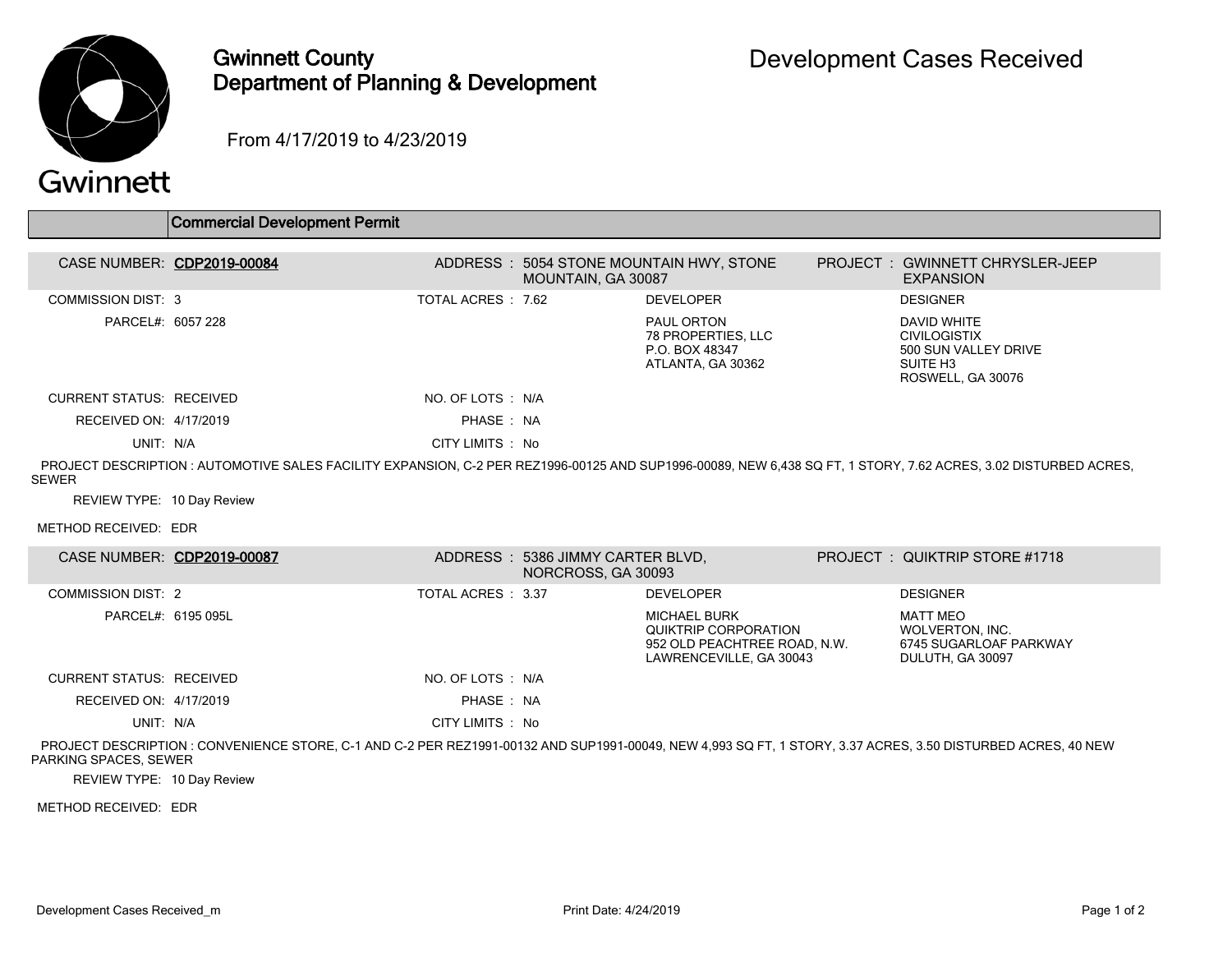|                                                                                                                                                    | CASE NUMBER: CDP2019-00088              |                    | ADDRESS: 2457 FOLEY PARK ST, SNELLVILLE,<br>GA 30078 |                                                                                                                          |  | <b>PROJECT : EVERMORE NORTH TOWNHOMES</b><br><b>AMENITY AREA</b>                                                                                                |  |  |
|----------------------------------------------------------------------------------------------------------------------------------------------------|-----------------------------------------|--------------------|------------------------------------------------------|--------------------------------------------------------------------------------------------------------------------------|--|-----------------------------------------------------------------------------------------------------------------------------------------------------------------|--|--|
| <b>COMMISSION DIST: 3</b>                                                                                                                          |                                         | TOTAL ACRES : 0.20 |                                                      | <b>DEVELOPER</b>                                                                                                         |  | <b>DESIGNER</b>                                                                                                                                                 |  |  |
| PARCEL#: 6068 013                                                                                                                                  |                                         |                    |                                                      | <b>GEORGE HARVEY</b><br>EVERMORE NORTH PARTNERS, LLC<br>3840 WINDERMERE PARKWAY<br><b>SUITE 402</b><br>CUMMING, GA 30041 |  | THEO STONE<br>ATWELL, LLC<br>1255 LAKES PARKWAY<br>BUILDING 100, SUITE 120<br>LAWRENCEVILLE, GA 30043                                                           |  |  |
| <b>CURRENT STATUS: RECEIVED</b>                                                                                                                    |                                         | NO. OF LOTS : N/A  |                                                      |                                                                                                                          |  |                                                                                                                                                                 |  |  |
| RECEIVED ON: 4/18/2019                                                                                                                             |                                         | PHASE: NA          |                                                      |                                                                                                                          |  |                                                                                                                                                                 |  |  |
| UNIT: N/A                                                                                                                                          |                                         | CITY LIMITS : No   |                                                      |                                                                                                                          |  |                                                                                                                                                                 |  |  |
| <b>SEWER</b>                                                                                                                                       |                                         |                    |                                                      |                                                                                                                          |  | PROJECT DESCRIPTION: AMENITY AREA, R-TH PER RZM2017-00007 AND RZM2017-00008, NEW 1.200 SQ FT, 1 STORY, 0.20 ACRES, 0.37 DISTURBED ACRES, 13 NEW PARKING SPACES, |  |  |
| REVIEW TYPE: 10 Day Review                                                                                                                         |                                         |                    |                                                      |                                                                                                                          |  |                                                                                                                                                                 |  |  |
| METHOD RECEIVED: EDR                                                                                                                               |                                         |                    |                                                      |                                                                                                                          |  |                                                                                                                                                                 |  |  |
|                                                                                                                                                    | CASE NUMBER: CDP2019-00093              |                    | GA 30046                                             | ADDRESS: 159 DOROTHY LN, LAWRENCEVILLE,                                                                                  |  | PROJECT: BROOKFIELD FARM AMENITY                                                                                                                                |  |  |
| <b>COMMISSION DIST: 4</b>                                                                                                                          |                                         | TOTAL ACRES : 3.24 |                                                      | <b>DEVELOPER</b>                                                                                                         |  | <b>DESIGNER</b>                                                                                                                                                 |  |  |
| PARCEL#: 5149 323                                                                                                                                  |                                         |                    |                                                      | <b>CORBITT WOODS</b><br><b>CHAFIN COMMUNITIES</b><br>5230 BELLE WOOD COURT<br>BUFORD, GA 30518                           |  | <b>TYLER MARCHMAN</b><br>ALLIANCE ENGINEERING & PLANNING.<br>LLC.<br>6845 SHILOH ROAD EAST<br>SUITE D3<br>ALPHARETTA, GA 30005                                  |  |  |
| <b>CURRENT STATUS: RECEIVED</b>                                                                                                                    |                                         | NO. OF LOTS: N/A   |                                                      |                                                                                                                          |  |                                                                                                                                                                 |  |  |
| RECEIVED ON: 4/23/2019                                                                                                                             |                                         | PHASE: NA          |                                                      |                                                                                                                          |  |                                                                                                                                                                 |  |  |
| UNIT: N/A                                                                                                                                          |                                         | CITY LIMITS : No   |                                                      |                                                                                                                          |  |                                                                                                                                                                 |  |  |
| PROJECT DESCRIPTION: AMENITY AREA, TND PER RZR2017-00024, NEW 1,833 SQ FT, 1 STORY, 3.24 ACRES, 1.15 DISTURBED ACRES, 16 NEW PARKING SPACES, SEWER |                                         |                    |                                                      |                                                                                                                          |  |                                                                                                                                                                 |  |  |
| REVIEW TYPE: 10 Day Review                                                                                                                         |                                         |                    |                                                      |                                                                                                                          |  |                                                                                                                                                                 |  |  |
| METHOD RECEIVED: EDR                                                                                                                               |                                         |                    |                                                      |                                                                                                                          |  |                                                                                                                                                                 |  |  |
| <b>TOTAL FOR:</b>                                                                                                                                  | <b>Commercial Development</b><br>Permit | NO. OF CASES: 4    |                                                      | NO. OF LOTS: 0                                                                                                           |  | <b>TOTAL ACRES: 14.43</b>                                                                                                                                       |  |  |
|                                                                                                                                                    |                                         |                    |                                                      |                                                                                                                          |  |                                                                                                                                                                 |  |  |
| <b>GRAND TOTALS</b>                                                                                                                                |                                         | NO. OF CASES: 4    |                                                      | NO. OF LOTS: 0                                                                                                           |  | <b>TOTAL ACRES: 14.43</b>                                                                                                                                       |  |  |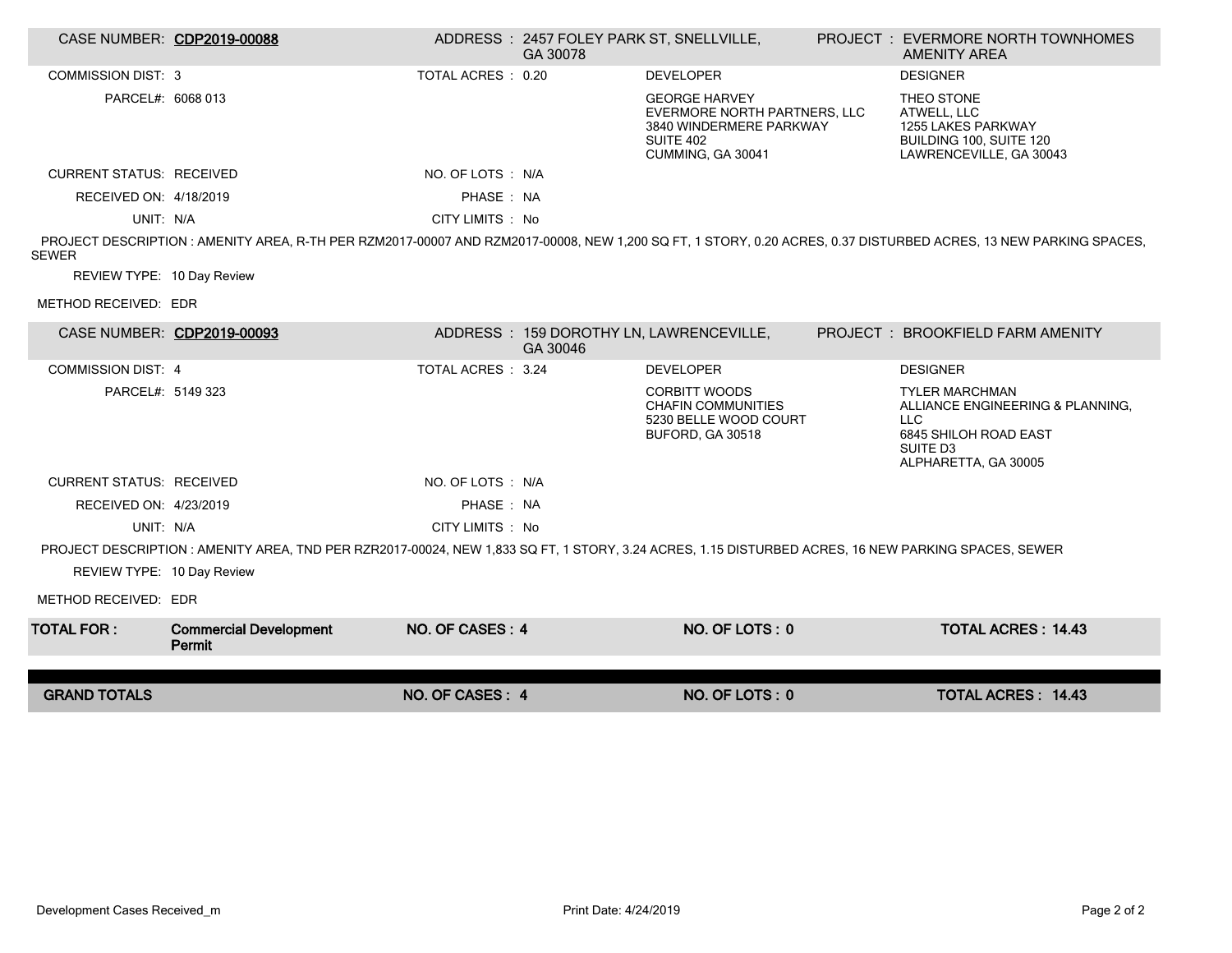

## Gwinnett County Department of Planning & Development

From 4/17/2019 to 4/23/2019

|                                 | <b>Commercial Development Permit</b>                                                                                                                   |                    |          |                                                                                                  |                                                                                                                                                             |
|---------------------------------|--------------------------------------------------------------------------------------------------------------------------------------------------------|--------------------|----------|--------------------------------------------------------------------------------------------------|-------------------------------------------------------------------------------------------------------------------------------------------------------------|
|                                 | CASE NUMBER: CDP2019-00085                                                                                                                             |                    |          | ADDRESS: 2188 BRITT ST, GRAYSON, GA 30017                                                        | PROJECT : RAILYARD PHASE 3 BROOKSTONE                                                                                                                       |
| <b>COMMISSION DIST: 3</b>       |                                                                                                                                                        | TOTAL ACRES: 2.34  |          | <b>DEVELOPER</b>                                                                                 | <b>DESIGNER</b>                                                                                                                                             |
| PARCEL#: 5135A010               |                                                                                                                                                        |                    |          | <b>CLINT WAUTERS</b><br><b>GRAY RAIL, LLC</b><br>3343 BEECH HOLLOW COURT<br>LOGANVILLE, GA 30052 | ROBERT CONE<br>LAND SOLUTION ASSOCIATES, LLC<br>P.O. BOX 1404<br>GRAYSON, GA 30017                                                                          |
| <b>CURRENT STATUS: RECEIVED</b> |                                                                                                                                                        | NO. OF LOTS : N/A  |          |                                                                                                  |                                                                                                                                                             |
| RECEIVED ON: 4/17/2019          |                                                                                                                                                        | PHASE: NA          |          |                                                                                                  |                                                                                                                                                             |
| UNIT: N/A                       |                                                                                                                                                        | CITY LIMITS : Yes  |          |                                                                                                  |                                                                                                                                                             |
|                                 | PROJECT DESCRIPTION: CITY OF GRAYSON, RAILYARD PHASE 3 BROOKSTONE APARTMENTS, PUD, 21 UNITS, 2.3438 ACRES, 1.8 DISTURBED, 27 NEW PARKING SPACES, SEWER |                    |          |                                                                                                  |                                                                                                                                                             |
| REVIEW TYPE: 10 Day Review      |                                                                                                                                                        |                    |          |                                                                                                  |                                                                                                                                                             |
| METHOD RECEIVED: EDR            |                                                                                                                                                        |                    |          |                                                                                                  |                                                                                                                                                             |
|                                 | CASE NUMBER: CDP2019-00086                                                                                                                             |                    | GA 30046 | ADDRESS: 136 EAST PIKE ST, LAWRENCEVILLE,                                                        | <b>PROJECT : LAWRENCEVILLE PERFORMING</b><br>ARTS CENTER, PHASE 1                                                                                           |
| <b>COMMISSION DIST: 4</b>       |                                                                                                                                                        | TOTAL ACRES : 1.58 |          | <b>DEVELOPER</b>                                                                                 | <b>DESIGNER</b>                                                                                                                                             |
| PARCEL#: 5146A092               |                                                                                                                                                        |                    |          | <b>CITY OF LAWRENCEVILLE</b><br>70 SOUTH CLAYTON STREET<br>LAWRENCEVILLE, GA 30046               | <b>TREVOR ANDREY</b><br>LONG ENGINEERING, INC.<br>2550 HERITAGE COURT<br><b>SUITE 250</b><br>ATLANTA, GA 30339                                              |
| <b>CURRENT STATUS: RECEIVED</b> |                                                                                                                                                        | NO. OF LOTS : N/A  |          |                                                                                                  |                                                                                                                                                             |
| RECEIVED ON: 4/17/2019          |                                                                                                                                                        | PHASE: 1           |          |                                                                                                  |                                                                                                                                                             |
| UNIT: N/A                       |                                                                                                                                                        | CITY LIMITS : Yes  |          |                                                                                                  |                                                                                                                                                             |
|                                 |                                                                                                                                                        |                    |          |                                                                                                  | PROJECT DESCRIPTION : CITY OF LAWRENCEVILLE, LAWRENCEVILLE PERFORMING ARTS CENTER, PHASE 1, SITE IMPROVEMENTS, BGC, 1.58 ACRES, 2.19 DISTURBED ACRES, SEWER |
| REVIEW TYPE: 10 Day Review      |                                                                                                                                                        |                    |          |                                                                                                  |                                                                                                                                                             |
| METHOD RECEIVED: EDR            |                                                                                                                                                        |                    |          |                                                                                                  |                                                                                                                                                             |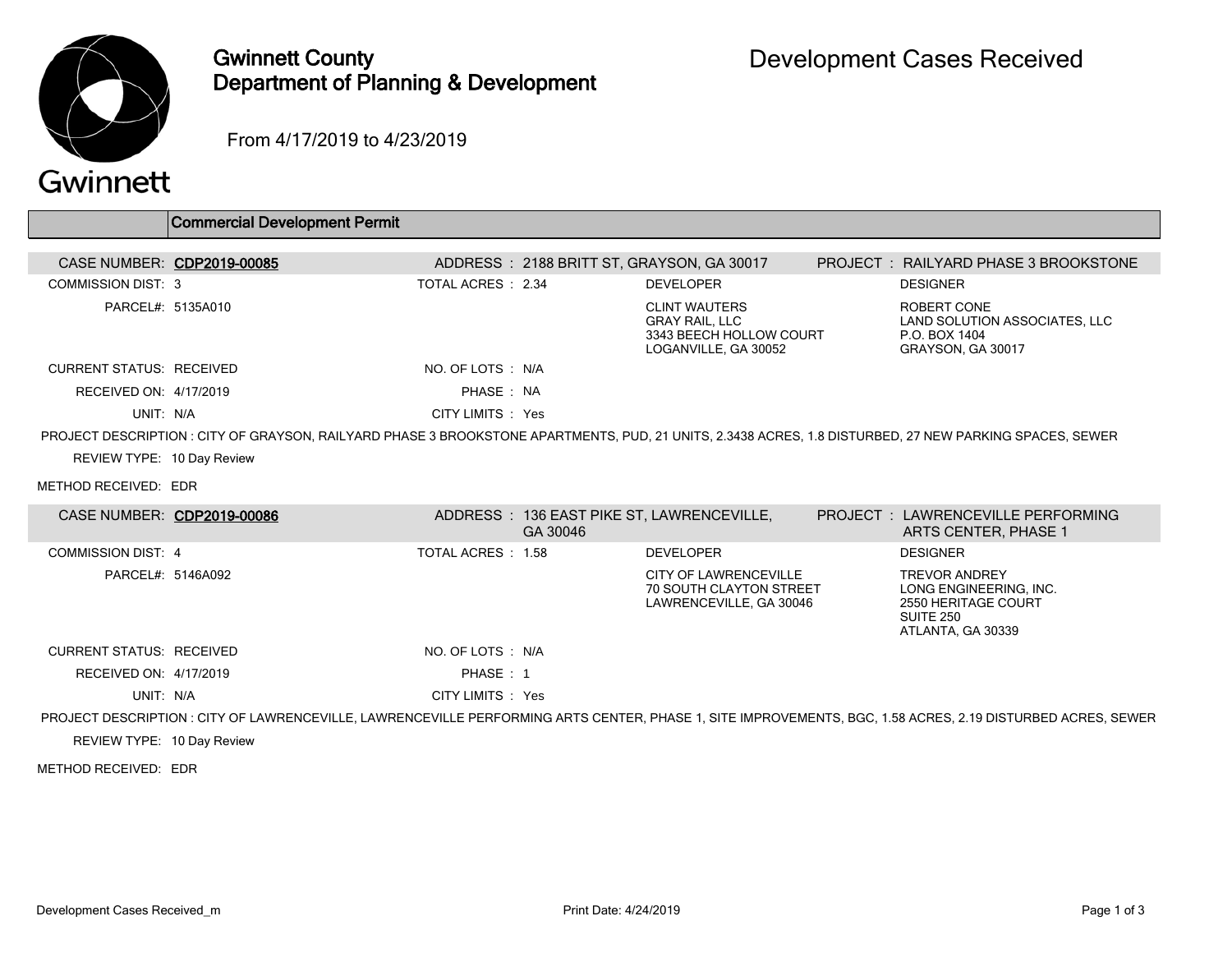|                                                                                                                                                                                          | CASE NUMBER: CDP2019-00089                                                                                                 |                    | NORCROSS, GA 30071 | ADDRESS : OLD PEACHTREE RD (4600 BLOCK),                                                                               |  | PROJECT : TIM MOONEY TRACT                                                                                                              |  |  |
|------------------------------------------------------------------------------------------------------------------------------------------------------------------------------------------|----------------------------------------------------------------------------------------------------------------------------|--------------------|--------------------|------------------------------------------------------------------------------------------------------------------------|--|-----------------------------------------------------------------------------------------------------------------------------------------|--|--|
| <b>COMMISSION DIST: 2</b>                                                                                                                                                                |                                                                                                                            | TOTAL ACRES : 3.22 |                    | <b>DEVELOPER</b>                                                                                                       |  | <b>DESIGNER</b>                                                                                                                         |  |  |
| PARCEL#: 6269 011                                                                                                                                                                        |                                                                                                                            |                    |                    | <b>TIM MOONEY</b><br>SOUTH OLD PEACHTREE, LLC<br>7380 LAZY HAMMOCK WAY<br>FLOWERY BRANCH, GA 30542                     |  | <b>MYLES MONTGOMERY</b><br>CIVILSCAPES, INC.<br>P.O. BOX 2115<br>CUMMING, GA 30028                                                      |  |  |
| <b>CURRENT STATUS: RECEIVED</b>                                                                                                                                                          |                                                                                                                            | NO. OF LOTS : N/A  |                    |                                                                                                                        |  |                                                                                                                                         |  |  |
| RECEIVED ON: 4/18/2019                                                                                                                                                                   |                                                                                                                            | PHASE: NA          |                    |                                                                                                                        |  |                                                                                                                                         |  |  |
| UNIT: N/A                                                                                                                                                                                |                                                                                                                            | CITY LIMITS : Yes  |                    |                                                                                                                        |  |                                                                                                                                         |  |  |
| PROJECT DESCRIPTION: CITY OF BERKELEY LAKE, TIM MOONEY TRACT, M-1, NEW 5,750 SQ FT, 1 STORY, NEW 3,025 SQ FT, 1 STORY, 3.22 ACRES, 1.87 DISTURBED ACRES, 23 NEW<br>PARKING SPACES, SEWER |                                                                                                                            |                    |                    |                                                                                                                        |  |                                                                                                                                         |  |  |
| REVIEW TYPE: 10 Day Review                                                                                                                                                               |                                                                                                                            |                    |                    |                                                                                                                        |  |                                                                                                                                         |  |  |
| METHOD RECEIVED: EDR                                                                                                                                                                     |                                                                                                                            |                    |                    |                                                                                                                        |  |                                                                                                                                         |  |  |
|                                                                                                                                                                                          | CASE NUMBER: CDP2019-00092                                                                                                 |                    | 30518              | ADDRESS: 440 LEVEL CREEK RD, BUFORD, GA                                                                                |  | PROJECT: GOLD MINE PARK                                                                                                                 |  |  |
| <b>COMMISSION DIST: 1</b>                                                                                                                                                                |                                                                                                                            | TOTAL ACRES : 9.22 |                    | <b>DEVELOPER</b>                                                                                                       |  | <b>DESIGNER</b>                                                                                                                         |  |  |
| PARCEL#: 7289 014                                                                                                                                                                        |                                                                                                                            |                    |                    | <b>TROY BESSECHE</b><br>CITY OF SUGAR HILL<br>5039 WEST BROAD STREET<br>SUGAR HILL, GA 30518                           |  | <b>CLINT PARKER</b><br><b>HUSSEY GAY BELL</b><br>2160 SATELLITE BOULEVARD<br><b>SUITE 250</b><br>DULUTH, GA 30097                       |  |  |
| <b>CURRENT STATUS: RECEIVED</b>                                                                                                                                                          |                                                                                                                            | NO. OF LOTS : N/A  |                    |                                                                                                                        |  |                                                                                                                                         |  |  |
| RECEIVED ON: 4/22/2019                                                                                                                                                                   |                                                                                                                            | PHASE: NA          |                    |                                                                                                                        |  |                                                                                                                                         |  |  |
| UNIT: N/A                                                                                                                                                                                |                                                                                                                            | CITY LIMITS : Yes  |                    |                                                                                                                        |  |                                                                                                                                         |  |  |
|                                                                                                                                                                                          | PROJECT DESCRIPTION : CITY OF SUGAR HILL, GOLD MINE PARK, SITE IMPROVEMENTS, RS100, 9.22 ACRES, 2.4 DISTURBED ACRES, SEWER |                    |                    |                                                                                                                        |  |                                                                                                                                         |  |  |
| REVIEW TYPE: 10 Day Review                                                                                                                                                               |                                                                                                                            |                    |                    |                                                                                                                        |  |                                                                                                                                         |  |  |
| METHOD RECEIVED: EDR                                                                                                                                                                     |                                                                                                                            |                    |                    |                                                                                                                        |  |                                                                                                                                         |  |  |
| <b>TOTAL FOR:</b>                                                                                                                                                                        | <b>Commercial Development</b><br>Permit                                                                                    | NO. OF CASES: 4    |                    | NO. OF LOTS: 0                                                                                                         |  | <b>TOTAL ACRES: 16.36</b>                                                                                                               |  |  |
|                                                                                                                                                                                          | <b>Final Plat</b>                                                                                                          |                    |                    |                                                                                                                        |  |                                                                                                                                         |  |  |
| CASE NUMBER: FPL2019-00016                                                                                                                                                               |                                                                                                                            |                    | GA 30518           | ADDRESS: BOGAN RD (3400 BLOCK), BUFORD,                                                                                |  | PROJECT: RESERVE AT BOGAN LAKES PHASE<br>3A                                                                                             |  |  |
| <b>COMMISSION DIST: 4</b>                                                                                                                                                                |                                                                                                                            | TOTAL ACRES: 10.95 |                    | <b>DEVELOPER</b>                                                                                                       |  | <b>DESIGNER</b>                                                                                                                         |  |  |
| PARCEL#: 1004 028                                                                                                                                                                        |                                                                                                                            |                    |                    | <b>MATT HOLDER</b><br>CENTURY COMMUNITIES OF GEORGIA.<br><b>LLC</b><br>3091 GOVERNORS LAKE DRIVE<br>NORCROSS, GA 30017 |  | <b>CHRISTOPHER BALDWIN</b><br>DEVELOPMENT PLANNING &<br>ENGINEERING, INC.<br>5074 BRISTOL INDUSTRIAL WAY<br>SUITE A<br>BUFORD, GA 30518 |  |  |
| <b>CURRENT STATUS: RECEIVED</b>                                                                                                                                                          |                                                                                                                            | NO. OF LOTS : 190  |                    |                                                                                                                        |  |                                                                                                                                         |  |  |
| RECEIVED ON: 4/22/2019                                                                                                                                                                   |                                                                                                                            | PHASE: 3A          |                    |                                                                                                                        |  |                                                                                                                                         |  |  |